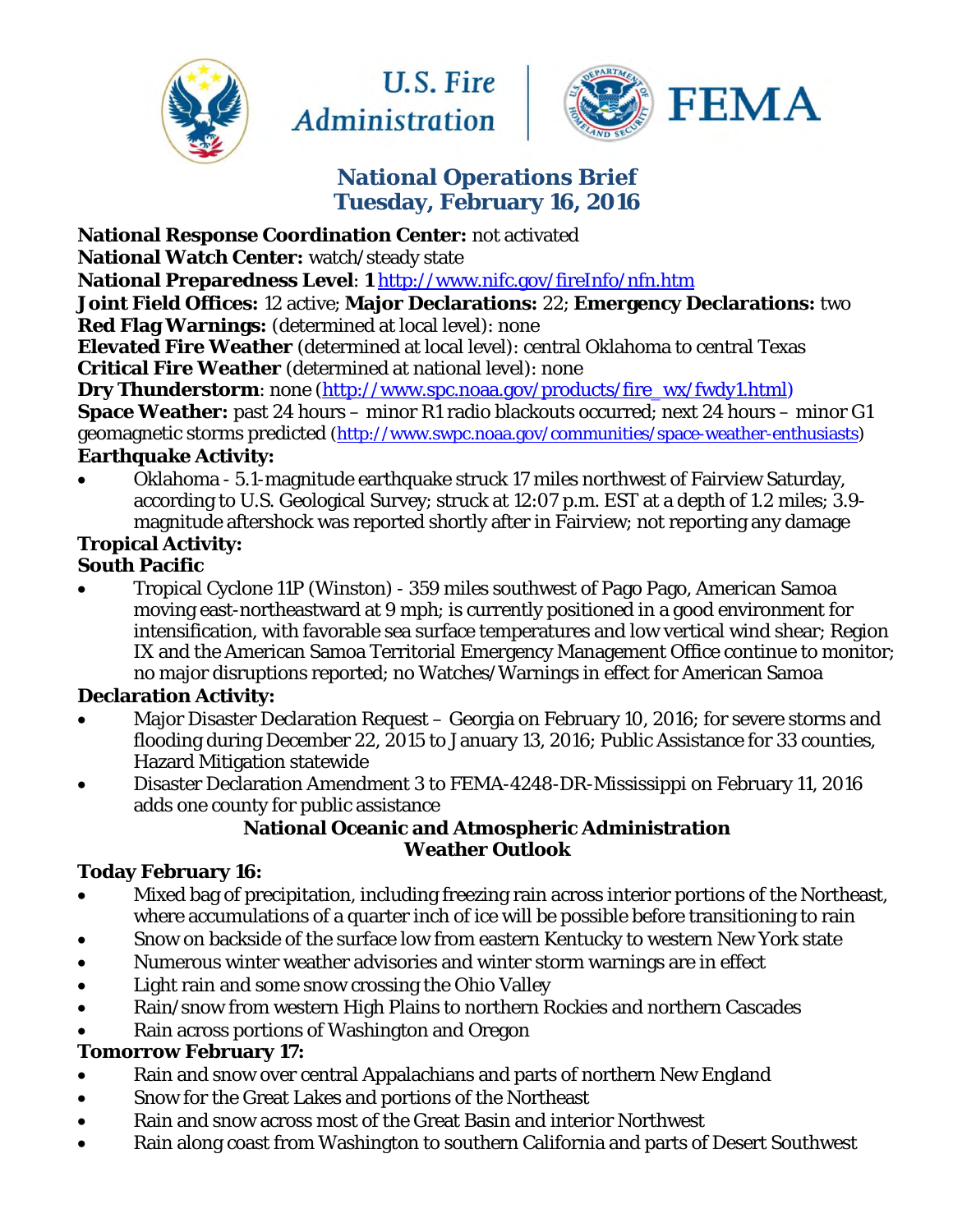• Heavy snow for the Sierras and southern Cascades



[http://www.nws.noaa.gov/outlook\\_tab.php](http://www.nws.noaa.gov/outlook_tab.php) <http://www.nws.noaa.gov/largemap.php>

Today's Weather Outlook Current Watches and Warnings



#### **National Headlines:**

[Fires continue to blaze across South Mississippi; 4,000 acres affected](http://www.kait8.com/story/31215133/fires-continue-to-blaze-across-south-mississippi?sf20917939=1) - Multiple wildfires continue to burn in various parts of South Mississippi during the weekend, with weather conditions feeding the flames. Agencies have been working to keep flames under control. Sunday afternoon Brittany Peterson with the United States Fish and Wildlife Services noted that the Grand Bature fire is currently affecting approximately 3,065 acres, and is 30 percent contained. She also added that the fire has moved over the Alabama state line, where it is burning in a remote marsh area that is inaccessible to fire equipment. [60 students sick after suspected norovirus outbreak](http://hosted.ap.org/dynamic/stories/U/US_BOARDING_SCHOOL_NOROVIRUS?SITE=AP&SECTION=HOME&TEMPLATE=DEFAULT&CTIME=2016-02-13-17-10-45) - Classes at a boys' boarding school have been cancelled after a suspected norovirus outbreak left about 60 students sick.

[State of emergency sought for areas impacted by Lake O' discharges](http://cbs12.com/news/local/state-of-emergency-sought-for-areas-impacted-by-lake-o-discharges) - Many water-sport businesses are forced to close Friday as bacteria levels in the St Lucie River continue to spike. Commissioners in Martin County declared a state of emergency and St Lucie County Commissioners are taking a similar vote for a declaration early next week.

[American Samoa Says It Has 205 Suspected Cases Of Zika](http://www.npr.org/sections/thetwo-way/2016/02/15/466834461/american-samoa-says-it-has-205-suspected-cases-of-zika?utm_source=twitter.com&utm_campaign=npr&utm_medium=social&utm_term=nprnews) - There are currently more than 200 suspected cases of Zika virus in American Samoa, local officials say, announcing that the U.S. territory has at least four confirmed cases — including one patient who is pregnant.

[WHO reports rise of neurological disorder in Zika outbreak](http://www.bigstory.ap.org/article/1d444fedb031450f813be5a21dbd411f/who-reports-rise-neurological-disorder-zika-outbreak) - A rare neurological disorder is on the rise in several Latin American countries that are also seeing an outbreak of the Zika virus, the World Health Organization said Saturday. The U.N. health body in Geneva said in a weekly report that Guillain-Barre syndrome (GBS), which can cause temporary paralysis, has been reported in Brazil, Colombia, El Salvador, Suriname and Venezuela.

[Maui fire crews battle brush fire; homes evacuated](http://khon2.com/2016/02/15/maui-fire-crews-battle-brush-fire-homes-evacuated/?utm_source=dlvr.it&utm_medium=twitter) - A raging brush fire is forcing police to evacuate homes in Kahikinui Homesteads near Kaupo on the south-east side of the island. The first call came in around 5:30 p.m. Monday. The fire has burned 1,500 acres. Officials say the fire front is huge at about two miles long.

[Hawaii declares emergency over mosquito-borne illnesses](http://news.yahoo.com/hawaii-declares-emergency-over-mosquito-borne-illnesses-033752555.html) - Hawaii Gov. David Ige declared a state of emergency to fight mosquito borne illnesses including dengue fever and the Zika virus. The state has been in the midst of a dengue fever outbreak on Hawaii's Big Island, where there were more than 250 confirmed cases.

**The National Terrorism Advisory System** provides information on homeland security issues, distributed by Department of Homeland Security. More information is available at:

[www.dhs.gov/advisories.](http://www.dhs.gov/advisories) To receive mobile updates: www.twitter.com/dhsgov

#### **Health Information:**

- Zika Virus Information -<http://www.cdc.gov/zika/>
- [CIDRAP News and Perspective](http://www.cidrap.umn.edu/news-perspective) (hyperlink Center for Infectious Disease Research & Policy)
- [Global Alert and Response Disease Outbreak News](http://www.who.int/csr/don/en/) (hyperlink World Health Organization)
- Information on Ebola Hemorrhagic Fever –<http://www.cdc.gov/vhf/ebola/index.html>
- Information on Avian Influenza Disease – [hyperlink to U.S. Department of Agriculture](https://www.aphis.usda.gov/aphis/ourfocus/animalhealth/animal-disease-information/avian-influenza-disease/!ut/p/z1/vZJLc5swFIV_SxZdanR5SlqC7QA22J36zYYRIIxaHg4Qp-mvLzjMNNOOnW5a7aR7r-6c7xwc4gMOK36RJ97JuuJFfz-GZrRUJg5QXfGd2VQBy2XewiUmOKaB99eGiWO5OvEBQKcqeFPbnRIWAHgmDvvyfOWqig2q56zZDLzl7jGgPtFWro53OMRhUnXnLsdHfs5lGyV11YmqiwoZN7x5_QQtj-rnJsrq5Lm93nglS15EueBFl79_SWUreCsiWWV1U15FvJUvkldj_7DwnMgUH1mSZYxpBInYYEhPqUAxiBgJNdaFoZmcGcko8A6BQSDcOBb08-FvDJyZ3TN49D-TxVyFhTE23GP40ZK3Bn-lTxR7Df5q55pgzTbbzZIqtsdUfOxVkJs-MB2vf2HRBMQpN2JkiowinTKGmCEoYowQTtWUEE3D84-M7ZOjNsEkOPXf8i5HgyX4cNeqYUZ-fXoKrT4SQwi-d_jwLzIx4rhlamDi_UWKF7ythoniPZy_yowLI587sflfWv_M_7ncllR7Rd--uD82WbmnHX3ZZHlxsh4efgJ_YxZ6/dz/d5/L2dBISEvZ0FBIS9nQSEh/?urile=wcm%3Apath%3A%2Faphis_content_library%2Fsa_our_focus%2Fsa_animal_health%2Fsa_animal_disease_information%2Fsa_avian_health)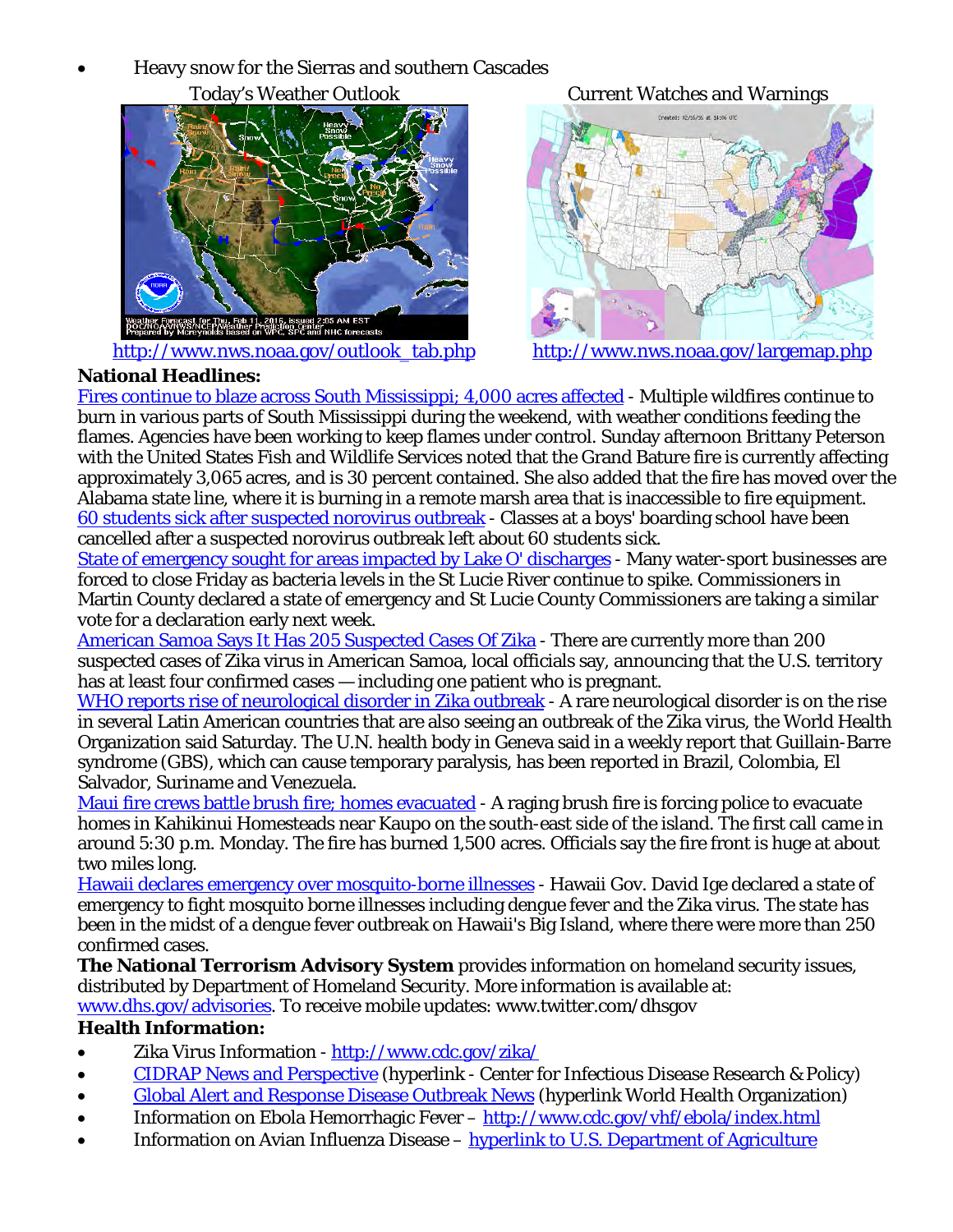

# **U.S. Fire Administration**



# **2015-2016 Seasonal Flu Update Week 5 Synopsis: January 31-February 6, 2016**

Influenza activity increased slightly in the United States -<http://www.cdc.gov/flu/weekly/>

- Outpatient visits for influenza-like illness (ILI) was 2.4 percent which is above the national baseline of 2.1 percent and higher then week 4 at 2.2 percent.
	- o Puerto Rico and one state experienced high ILI activity
	- o Two states experienced moderate ILI activity
	- o Eight states and New York City experienced low ILI activity
	- o Thirty-eight states experienced minimal ILI activity with District of Columbia (D.C.) and one state having insufficient data to calculate ILI.
- Of the deaths reported through the 122 Cities Mortality Reporting System, 6.2 percent were due to Pneumonia & Influenza (P&I). This is below the epidemic threshold of 7.3 percent for week 5.
- Total number of influenza associated pediatric deaths for 2015-2016 season is 11, two reported this week.



Map hyperlink<http://gis.cdc.gov/grasp/fluview/main.html>